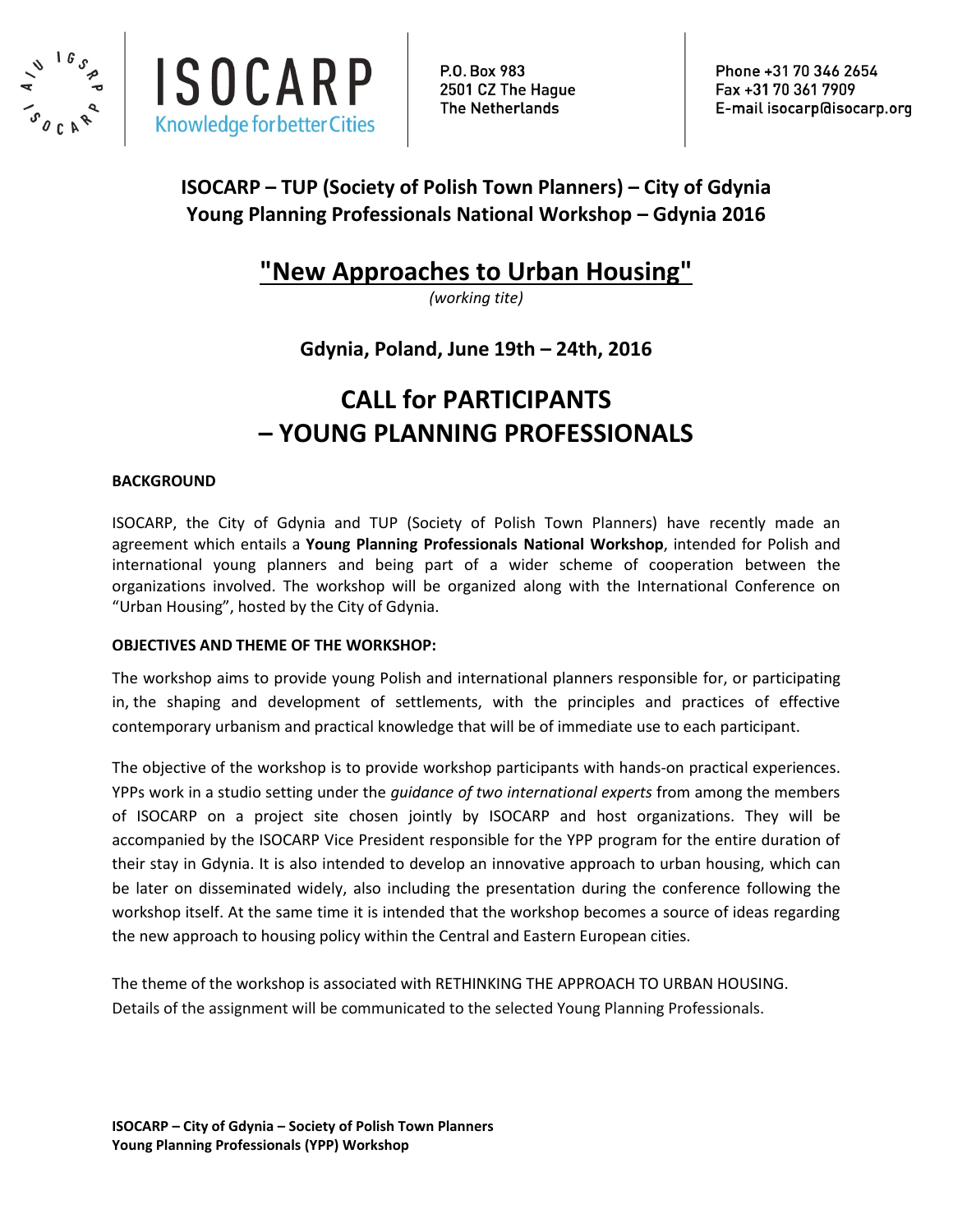



#### **AUDIENCE:**

The workshop is targeted at junior Polish and international planners. They come from various backgrounds such as architecture, civil engineering, spatial planning and real estate management. Most of them have professional degrees in planning and a few years of planning practice. It is intended that the workshop will gather **12 Polish YPPs along with 12 international YPPs**.

#### **CONTRIBUTION AND EXPENSES:**

#### **Tasks:**

Each participant will spend 5 full days working with the YPP group during June 19<sup>th</sup> and 23<sup>rd</sup>. Afterwards, Young Planners will be invited to participate in the conference dealing with the same topic. Before and after, there may be a necessity of conducting meetings with the local hosts and the press. **Therefore participants are supposed to arrive on 19th of June Mid-day at the latest and depart not earlier than June 24th in the afternoon.** 

#### **Expenses:**

The City of Gdynia along with the local partners will be in charge of arranging hotels, meals and local transportation for the entire duration of the workshop within the agreed dates. **These will be free of charge for the selected YPPs. Any additional cost, including the international travel (nearest airport: Gdansk, code: GDN) have to be borne by the participants themselves.** 

#### **LOGISTICS:**

- The location of the YPP Workshop will be Gdynia, Poland
- Expected arrival date to Gdynia: June  $19<sup>th</sup>$  mid-day
- Departures should be scheduled: at the earliest the day after the public presentation of the Workshop results.

Participants are welcome to stay longer in Poland. However, their expenses for additional time spent in Poland beyond the time required for the workshop have to be borne by the participating members themselves.

Selected workshop participants will be asked to arrange the INTERNATIONAL trip on their own. **Please communicate your travel plans in advance to VP YPP Piotr Lorens.**